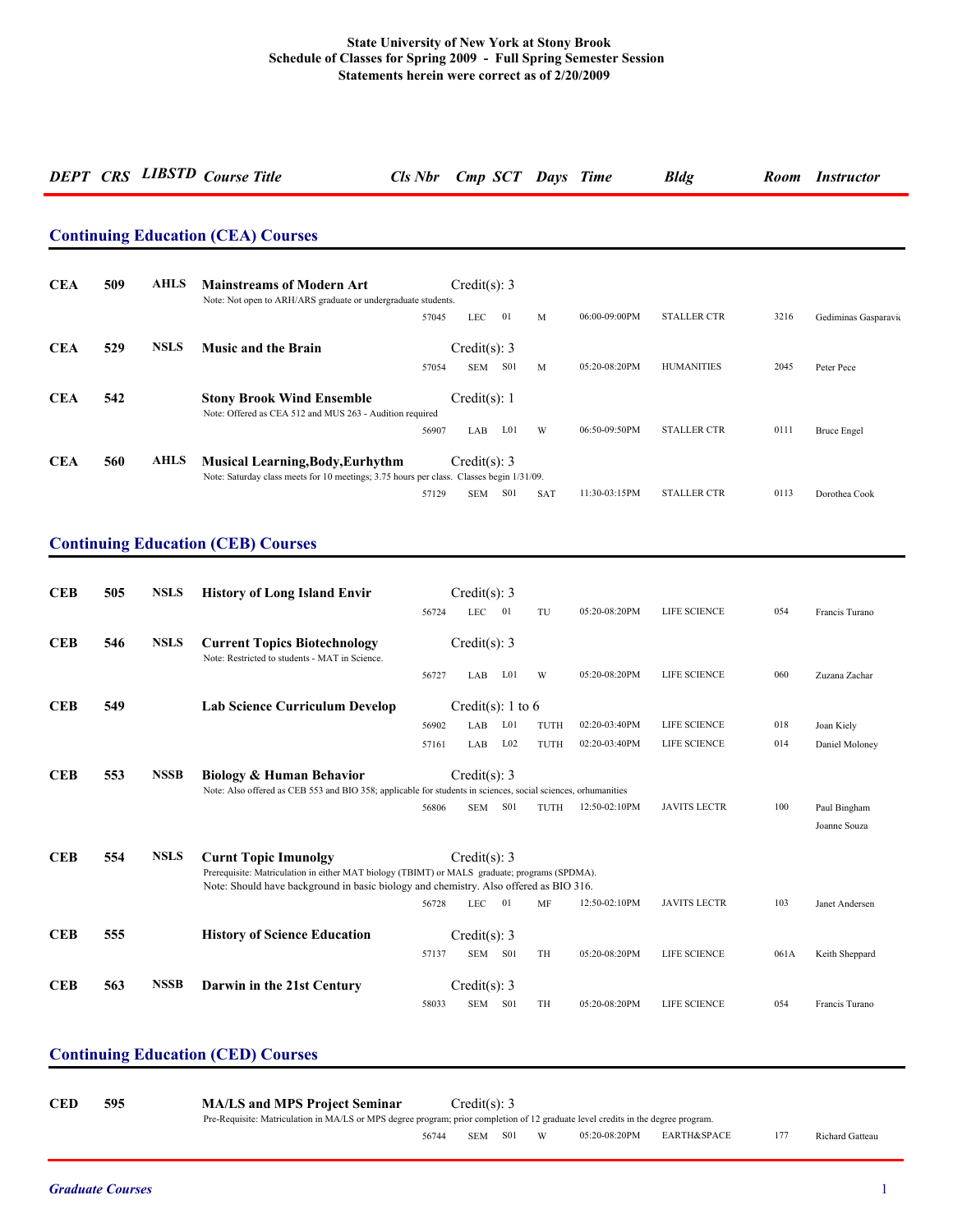**CED 595 MA/LS and MPS Project Seminar** Credit(s): 3

Pre-Requisite: Matriculation in MA/LS or MPS degree program; prior completion of 12 graduate level credits in the degree program.

|            |     |             |                                                                                                                                                                                               | 56962 | <b>SEM</b>     | S <sub>02</sub>  | TH         | 05:20-08:20PM | PSYCHOLOGY A        | 144   | Salvatore Lentini  |
|------------|-----|-------------|-----------------------------------------------------------------------------------------------------------------------------------------------------------------------------------------------|-------|----------------|------------------|------------|---------------|---------------------|-------|--------------------|
|            |     |             |                                                                                                                                                                                               | 56747 | <b>SEM</b>     | S <sub>03</sub>  | M          | 06:50-09:50PM | <b>HUMANITIES</b>   | 3008  | Frank Rizza        |
|            |     |             |                                                                                                                                                                                               |       |                |                  |            |               |                     |       |                    |
|            |     |             | <b>Continuing Education (CEE) Courses</b>                                                                                                                                                     |       |                |                  |            |               |                     |       |                    |
|            |     |             |                                                                                                                                                                                               |       |                |                  |            |               |                     |       |                    |
| <b>CEE</b> | 504 | <b>SBLS</b> | <b>Youth in Crisis</b>                                                                                                                                                                        |       | Credit(s): 3   |                  |            |               |                     |       |                    |
|            |     |             | Note: This Wednesday class meets for 10 meetings; 3.75 hours per class. Classes begin 1/28/09.                                                                                                | 56770 | SEM            | S <sub>0</sub> 1 | W          | 05:20-09:05PM | PSYCHOLOGY A        | 146   | Alfred Abbato      |
|            |     |             |                                                                                                                                                                                               | 58371 | SEM            | S <sub>02</sub>  | <b>SAT</b> | 09:00-12:45PM | HARRIMAN HLL        | 112   | Joseph Gatto       |
|            |     |             |                                                                                                                                                                                               |       |                |                  |            |               |                     |       |                    |
| <b>CEE</b> | 505 |             | <b>Education: Theory and Practice</b>                                                                                                                                                         |       | Credit(s): 3   |                  |            |               |                     |       |                    |
|            |     |             |                                                                                                                                                                                               | 56748 | <b>LEC</b>     | 01               | M          | 05:20-08:20PM | <b>HUMANITIES</b>   | 3014  | Lawrence Frohman   |
|            |     |             |                                                                                                                                                                                               | 56749 | LEC            | 02               | TH         | 05:20-08:20PM | <b>HUMANITIES</b>   | 3019  | Karen Lund         |
| <b>CEE</b> | 513 |             | <b>Teaching the At Risk Student</b>                                                                                                                                                           |       | Credit(s): 3   |                  |            |               |                     |       |                    |
|            |     |             | Note: Thursday class meets for 10 meetings; 3.75 hours per class. Classes begin 1/29/09.                                                                                                      |       |                |                  |            |               |                     |       |                    |
|            |     |             |                                                                                                                                                                                               | 57229 |                | SEM S01          | TH         | 05:20-09:05PM | <b>SOCBEHAV SCI</b> | N117  | Judith Weissman    |
| <b>CEE</b> | 522 | AHLS        | Writing/Literature:Strategies                                                                                                                                                                 |       | Credit(s): 3   |                  |            |               |                     |       |                    |
|            |     |             | Note: Saturday class meets for 10 meetings; 3.75 hours per class. Classes begin 1/31//09.                                                                                                     |       |                |                  |            |               |                     |       |                    |
|            |     |             |                                                                                                                                                                                               | 57125 |                | SEM S01          | <b>SAT</b> | 01:00-04:45PM | <b>SOCBEHAV SCI</b> | N117  | Judith Weissman    |
| <b>CEE</b> | 540 |             | Schl-Based Substnce Abuse Prev                                                                                                                                                                |       | Credit(s): 3   |                  |            |               |                     |       |                    |
|            |     |             | Note: This Monday class meets for 10 meetings; 3.75 hours per class. Classes begin 1/28/08.                                                                                                   |       |                |                  |            |               |                     |       |                    |
|            |     |             |                                                                                                                                                                                               | 56775 |                | SEM S01          | M          | 05:20-09:05PM | <b>PHYSICS</b>      | P123  | David Bekofsky     |
| <b>CEE</b> | 547 |             | <b>Public Edu - Current Concens</b>                                                                                                                                                           |       | Credit(s): 3   |                  |            |               |                     |       |                    |
|            |     |             | Note: This Tuesday class meets for 10 meetings; 3.75 hours per class. Classes begin 1/27/09.                                                                                                  |       |                |                  |            |               |                     |       |                    |
|            |     |             |                                                                                                                                                                                               | 57126 | SEM            | S01              | TU         | 05:20-09:05PM | <b>PHYSICS</b>      | P130  | Salvatore Lentini  |
| <b>CEE</b> | 556 |             | <b>Integr Approach to Lang K-6</b>                                                                                                                                                            |       | Credit(s): 3   |                  |            |               |                     |       |                    |
|            |     |             | Note: This Wednesday class meets for 10 meetings; 3.75 hours per class. Classes begin 1/28/09.                                                                                                |       |                |                  |            |               |                     |       |                    |
|            |     |             |                                                                                                                                                                                               | 56776 |                | SEM S01          | W          | 05:20-09:05PM | MELVILLE LBR        | N4072 | Salvatore Lentini  |
| <b>CEE</b> | 559 |             | <b>Coop Learning Classroom Struct</b>                                                                                                                                                         |       | Credit(s): 3   |                  |            |               |                     |       |                    |
|            |     |             | Note: Saturday class meets for 10 meetings; 3.75 hours per class. Classes begin 1/31//09.                                                                                                     |       |                |                  |            |               |                     |       |                    |
|            |     |             |                                                                                                                                                                                               | 56777 |                | SEM S01          | <b>SAT</b> | 01:00-04:45PM | HARRIMAN HLL        | 104   | Michael Gatto      |
| <b>CEE</b> | 577 |             | <b>Teaching Social Studies</b>                                                                                                                                                                |       | Credit(s): $3$ |                  |            |               |                     |       |                    |
|            |     |             | Prerequisite: Matriculation in Master of Arts in Teaching Social Studies; min GPA: 3.00. Students must register for the same sections of CEE 577 and CEF 548                                  |       |                |                  |            |               |                     |       |                    |
|            |     |             | (Corequisites).                                                                                                                                                                               |       |                | $_{01}$          | TU         | 05:20-08:20PM | SOCBEHAV SCI        | S218  |                    |
|            |     |             |                                                                                                                                                                                               | 56752 | LEC            |                  |            |               |                     |       | Barbara McAdorey M |
| <b>CEE</b> | 578 |             | <b>Teaching Social Studies Strate</b>                                                                                                                                                         |       | Credit(s): 3   |                  |            |               |                     |       |                    |
|            |     |             | Prerequisite: Admittance to Master of Arts in Teaching-Social Studies; minimum GPA of 3.00; B or hi; Corequisite: CEF 549                                                                     | 56753 | LEC            | - 01             | W          | 05:20-08:20PM | <b>SOCBEHAV SCI</b> | S218  |                    |
|            |     |             |                                                                                                                                                                                               |       |                |                  |            |               |                     |       | Barbara McAdorey M |
| <b>CEE</b> | 580 |             | <b>Stu Teaching Sem: Social Studi</b>                                                                                                                                                         |       | Credit(s): 3   |                  |            |               |                     |       |                    |
|            |     |             | Corequisites: CEQ 581 and CEQ 582; permission of department<br>Note: One class for NYSED requirement for Child Abuse Ed; \$20 fee for official statement verifying satisfactory completion of |       |                |                  |            |               |                     |       |                    |
|            |     |             | requirement.                                                                                                                                                                                  |       |                |                  |            |               |                     |       |                    |
|            |     |             |                                                                                                                                                                                               | 56755 | <b>SEM</b>     | S <sub>0</sub> 1 | W          | 05:20-08:20PM | <b>SOCBEHAV SCI</b> | N310  | Charles Backfish   |
|            |     |             |                                                                                                                                                                                               | 56756 | SEM            | S <sub>02</sub>  | W          | 05:20-08:20PM | <b>CHEMISTRY</b>    | 123   | Harvey Karron      |
| <b>CEE</b> | 588 |             | Methods of Instr in Lit & Comp                                                                                                                                                                |       | Credit(s): 3   |                  |            |               |                     |       |                    |
|            |     |             | Prerequisite: Matriculation in MAT in English. Restricted to those not yet certified to teach. Students must register for the same sections of CEE 588 and CEF 551                            |       |                |                  |            |               |                     |       |                    |
|            |     |             | (Corequisites).<br>Note: Offered as EGL 441 and CEE 588                                                                                                                                       |       |                |                  |            |               |                     |       |                    |
|            |     |             |                                                                                                                                                                                               | 56880 | LEC            | - 01             | TU         | 03:50-06:40PM | <b>HUMANITIES</b>   | 2030  | Kenneth Lindblom   |
|            |     |             |                                                                                                                                                                                               |       |                |                  |            |               |                     |       |                    |
| <b>CEE</b> | 590 |             | <b>Student Teaching Sem: English</b>                                                                                                                                                          |       | Credit(s): 3   |                  |            |               |                     |       |                    |
|            |     |             |                                                                                                                                                                                               |       |                |                  |            |               |                     |       |                    |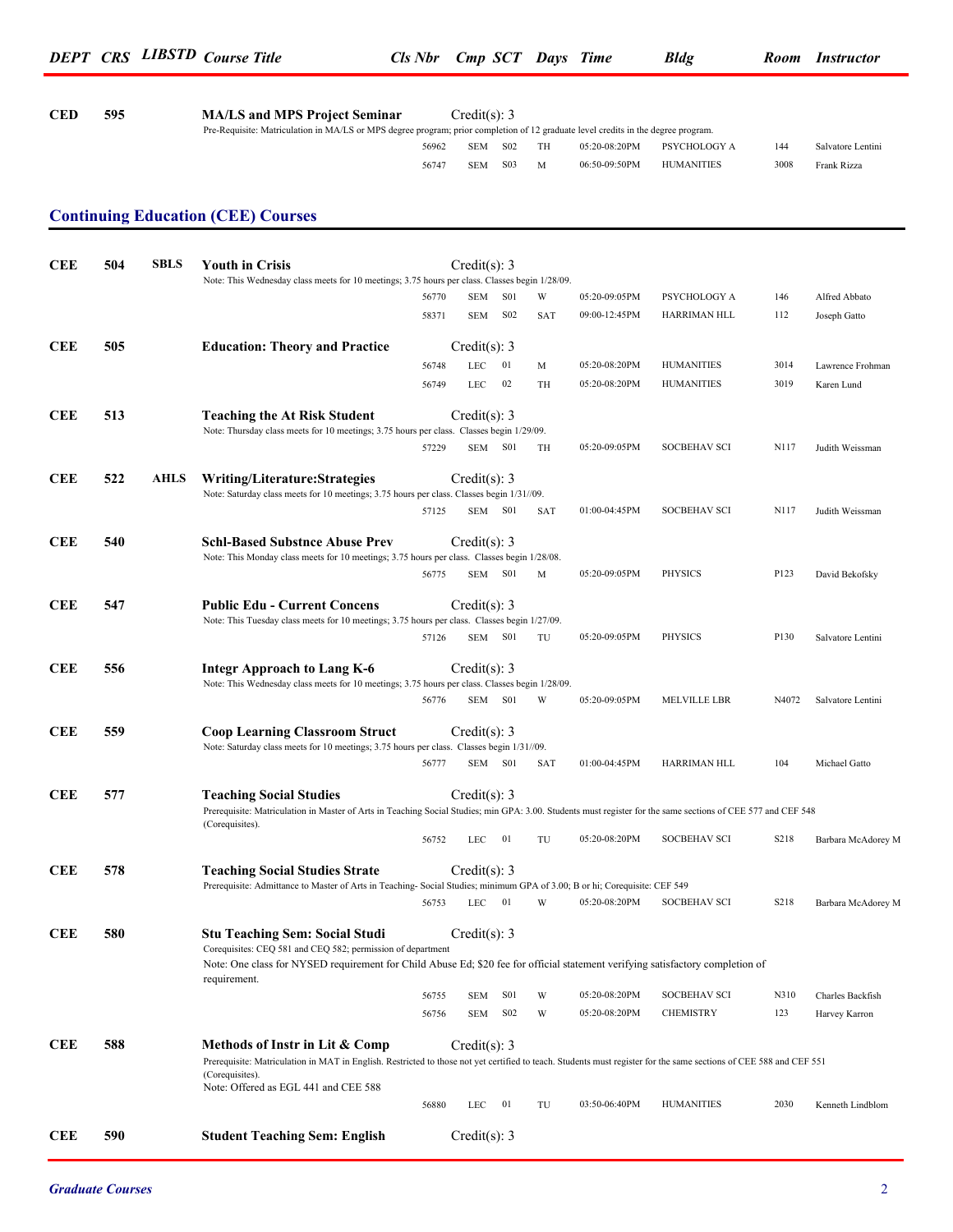| <b>CEE</b> | 590 |             | <b>Student Teaching Sem: English</b><br>Prerequisites: Permission of department, matriculation in MAT in English, completion 15 credits grad; Co-requisites: CEQ 591/2<br>Note: Offered as CEE 590 and EGL 454.         |       | Credit(s): 3     |                  |             |               |                     |      |                     |
|------------|-----|-------------|-------------------------------------------------------------------------------------------------------------------------------------------------------------------------------------------------------------------------|-------|------------------|------------------|-------------|---------------|---------------------|------|---------------------|
|            |     |             |                                                                                                                                                                                                                         | 56874 | <b>SEM</b>       | S01              | W           | 03:50-06:50PM | <b>HUMANITIES</b>   | 2030 | Karen Lund          |
|            |     |             |                                                                                                                                                                                                                         | 56875 | <b>SEM</b>       | S <sub>0</sub> 2 | W           | 03:50-06:50PM | <b>HUMANITIES</b>   | 2030 | Karen Lund          |
|            |     |             |                                                                                                                                                                                                                         | 58566 | <b>SEM</b>       | S <sub>03</sub>  | W           | 03:50-06:50PM | <b>SOCBEHAV SCI</b> | N108 | William Schiavo     |
|            |     |             |                                                                                                                                                                                                                         | 58567 | <b>SEM</b>       | <b>S04</b>       | W           | 03:50-06:50PM | <b>SOCBEHAV SCI</b> | N108 | William Schiavo     |
| <b>CEE</b> | 593 |             | Perf & Tech Teaching Lit & Com<br>Prerequisites: Permission of department; matriculation in MAT in English, CEE 588, CEF 551; restrict; Co-requisite: CEF 552<br>Note: Also offered as CEE 593 and EGL 440.             |       | Credit(s): 3     |                  |             |               |                     |      |                     |
|            |     |             |                                                                                                                                                                                                                         | 56879 | LEC              | 02               | W           | 03:50-06:50PM | <b>HUMANITIES</b>   | 3008 | Michael LoMonico    |
|            |     |             |                                                                                                                                                                                                                         |       |                  |                  |             |               |                     |      |                     |
|            |     |             | <b>Continuing Education (CEF) Courses</b>                                                                                                                                                                               |       |                  |                  |             |               |                     |      |                     |
| <b>CEF</b> | 509 | <b>SBLS</b> | <b>Dysfunct Fam: Effects on Acad</b><br>Note: This Saturday class meets for 10 meetings; 3.75 hours per class. Classes begin 1/31/09.                                                                                   |       | Credit(s): 3     |                  |             |               |                     |      |                     |
|            |     |             |                                                                                                                                                                                                                         | 56778 | LEC              | 01               | SAT         | 01:00-04:45PM | HARRIMAN HLL        | 112  | Joseph Gatto        |
| <b>CEF</b> | 548 |             | Field Experience I - SS 7-9<br>Prerequisite: Admittance to Master of Arts in Teaching-Social Studies; minimum GPA of 3.00; Corequisite: CEE 577 Note: you must register for the same<br>sections of CEE 577 and CEF 548 |       | Credit(s): 1     |                  |             |               |                     |      |                     |
|            |     |             |                                                                                                                                                                                                                         | 56759 | <b>SUP</b>       | V <sub>0</sub> 1 | <b>APPT</b> | TBA           | TBA                 |      | Barbara McAdorey M  |
| <b>CEF</b> | 549 |             | Field Experience II - SS 10-12<br>Prerequisite: Admittance to Master of Arts in Teaching-Social Studies; minimum GPA of 3.00; B or hi; Corequisite: CEE 578                                                             |       | Credit(s): 1     |                  |             |               |                     |      |                     |
|            |     |             |                                                                                                                                                                                                                         | 56761 | <b>SUP</b>       | V <sub>0</sub> 1 | <b>APPT</b> | TBA           | TBA                 |      | Barbara McAdorey M  |
| <b>CEF</b> | 552 |             | Field Experience II Engl 10-12<br>Pre-requisite: MAT in English, grade of "S" in CEF 551<br>Note: CEF 552 meets with EGL 450.                                                                                           |       | Credit(s): 1     |                  |             |               |                     |      |                     |
|            |     |             |                                                                                                                                                                                                                         | 56948 | <b>SUP</b>       | V <sub>02</sub>  | <b>APPT</b> | TBA           | TBA                 |      | Michael LoMonico    |
|            |     |             | <b>Continuing Education (CEG) Courses</b>                                                                                                                                                                               |       |                  |                  |             |               |                     |      |                     |
| <b>CEG</b> | 522 | <b>SBLS</b> | <b>US History Since the Civil War</b><br>Note: Offered CEG 522 and HIS 522                                                                                                                                              |       | Credit(s): 3     |                  |             |               |                     |      |                     |
|            |     |             |                                                                                                                                                                                                                         | 56814 | SEM              | S01              | TU          | 05:20-08:20PM | <b>SOCBEHAV SCI</b> | N318 | Jared Farmer        |
| <b>CEG</b> | 523 | <b>SBLS</b> | Historiography<br>Note: Also offerd as CEG 523 and HIS 500.<br>MAT and MALS must register under CEG 523.                                                                                                                |       | Credit(s): 3     |                  |             |               |                     |      |                     |
|            |     |             |                                                                                                                                                                                                                         | 56919 |                  | SEM S01          | TH          | 05:20-08:20PM | <b>SOCBEHAV SCI</b> | N303 | Mary Cooper         |
|            |     |             | <b>Continuing Education (CEH) Courses</b>                                                                                                                                                                               |       |                  |                  |             |               |                     |      |                     |
|            |     |             |                                                                                                                                                                                                                         |       |                  |                  |             |               |                     |      |                     |
| <b>CEH</b> | 569 |             | <b>Stony Brook Chorale</b><br>Prerequisite: Audition required<br>Note: Students should be able to read music although expert sight-singing not prerequisite; Meets with MUS 261                                         |       | Credit $(s)$ : 1 |                  |             |               |                     |      |                     |
|            |     |             |                                                                                                                                                                                                                         | 56905 |                  | LAB L01          | M           | 07:15-09:45PM | <b>STALLER CTR</b>  | 0113 | Shoshana Hershkowit |
|            |     |             | <b>Continuing Education (CEI) Courses</b>                                                                                                                                                                               |       |                  |                  |             |               |                     |      |                     |
|            |     |             |                                                                                                                                                                                                                         |       |                  |                  |             |               |                     |      |                     |
| <b>CEI</b> | 504 | SB_A        | Human Behav as Rational Action                                                                                                                                                                                          |       | Credit(s): $3$   |                  |             |               |                     |      |                     |
|            |     |             |                                                                                                                                                                                                                         | 56731 |                  | SEM S01          | TH          | 05:20-08:20PM | <b>HUMANITIES</b>   | 2045 | James Cisek         |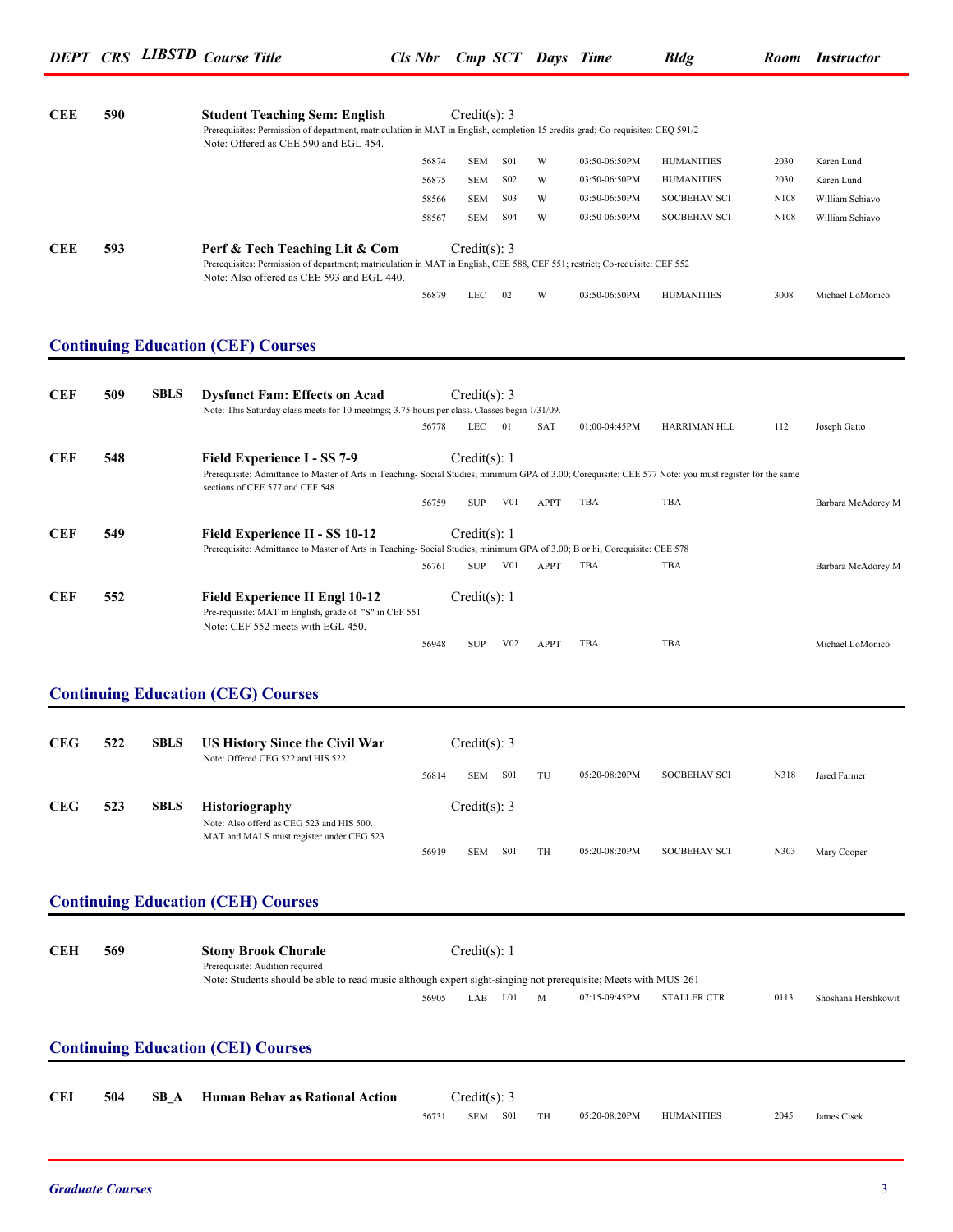|            |     |             | <b>DEPT CRS LIBSTD Course Title</b>                                                                                                                                        |                | Cls Nbr Cmp SCT Days Time              |         |                                | <b>Bldg</b>                          |                   | Room Instructor                |
|------------|-----|-------------|----------------------------------------------------------------------------------------------------------------------------------------------------------------------------|----------------|----------------------------------------|---------|--------------------------------|--------------------------------------|-------------------|--------------------------------|
| <b>CEI</b> | 544 | <b>NSLS</b> | <b>Matter: From Quarks to Cosmos</b><br>Note: Suitable for students without science background; some chemistry & physics helpful but not required; Also offered as PHY 313 | 56732          | Credit(s): 3<br>LEC<br>- 01            | TU      | 05:20-08:20PM                  | PHYSICS                              | P113              | Laszlo Mihaly                  |
|            |     |             | <b>Continuing Education (CEJ) Courses</b>                                                                                                                                  |                |                                        |         |                                |                                      |                   |                                |
| <b>CEJ</b> | 502 | <b>SBLS</b> | <b>Intro East Asian History</b><br>Note: Offerd as CEJ 502 & HIS 564. MAT/MA/LS students register under CEJ 502                                                            | 56763          | Credit(s): 3<br>LEC<br>- 01            | W       | 05:20-08:20PM                  | EARTH&SPACE                          | 181               | Aimin Guo                      |
|            |     |             | <b>Continuing Education (CEL) Courses</b>                                                                                                                                  |                |                                        |         |                                |                                      |                   |                                |
| CEL        | 593 |             | <b>Intro to Technical Services</b>                                                                                                                                         | 56745          | Credit(s): 3<br>$LEC$ 01               | TH      | 05:20-08:20PM                  | MELVILLE LBR                         |                   | W1503 Roslyn Mylroie           |
| <b>CEL</b> | 595 |             | <b>Information Sources &amp; Services</b>                                                                                                                                  | 56805          | Credit(s): $3$<br><b>LEC</b><br>01     | M       | 05:20-08:20PM                  | MELVILLE LBR                         | C <sub>1640</sub> | Susan Gottesman                |
|            |     |             | <b>Continuing Education (CEM) Courses</b>                                                                                                                                  |                |                                        |         |                                |                                      |                   |                                |
| <b>CEM</b> | 570 | <b>NSLS</b> | <b>Manipulatives and Mathematics</b><br>Note: Emphasis placed on grades 4-8 but suitable K-8.                                                                              |                | Credit(s): $3$                         |         |                                |                                      |                   |                                |
|            |     |             | NOTE: This Monday class meets for 10 meetings; 3.75 hrs. per class. Classes begin 1/26/09.                                                                                 | 56788<br>59091 | S01<br><b>SEM</b><br>S02<br><b>SEM</b> | M<br>TU | 05:20-09:05PM<br>05:20-09:05PM | <b>CHEMISTRY</b><br><b>CHEMISTRY</b> | 126<br>124        | Ronald Mincio<br>Ronald Mincio |
| <b>CEM</b> | 580 | <b>SBLS</b> | <b>Adoles Life: Norm to Abnorm</b><br>Note: OASAS approved for credentialing and recredentialing                                                                           | 56921          | Credit(s): 3<br>LEC<br>01              | TU      | 05:20-08:20PM                  | PHYSICS                              | P125              | Kenneth Edwards                |
| <b>CEM</b> | 581 | <b>SBLS</b> | <b>Adolescent Substance Abuse</b><br>Note: OASAS approved for credentialing and recredentialing                                                                            | 56742          | Credit(s): $3$<br>01<br>LEC            | M       | 06:50-09:50PM                  | <b>HUMANITIES</b>                    | 2047              | John Venza                     |
|            |     |             | <b>Continuing Education (CEN) Courses</b>                                                                                                                                  |                |                                        |         |                                |                                      |                   |                                |
| <b>CEN</b> | 580 | $NS_B$      | <b>Socio-Technological Problems</b>                                                                                                                                        | 56865          | Credit(s): $3$<br>$LEC$ 01             | M       | 05:20-08:20PM                  | EARTH&SPACE                          | 177               | Nina Leonhardt                 |
| <b>CEN</b> | 582 | <b>NSLS</b> | <b>Science in Science Fiction</b>                                                                                                                                          | 57059          | Credit(s): $3$<br>SEM S01              | W       | 05:20-08:20PM                  | LIFE SCIENCE                         | 010               | Bryan Horan                    |
|            |     |             | <b>Continuing Education (CEP) Courses</b>                                                                                                                                  |                |                                        |         |                                |                                      |                   |                                |
| <b>CEP</b> | 500 | <b>SBLS</b> | <b>Sport and Society</b>                                                                                                                                                   | 56815          | Credit(s): $3$<br>SEM S01              | TU      | 05:20-08:20PM                  | PHYSICS                              | P122              | August Alfieri                 |
| <b>CEP</b> | 502 |             | <b>Principles of Coaching</b><br>Note: This course is part of New York State Coaching Certification Program                                                                | 56816          | Credit(s): $3$<br>SEM S01              | TH      | 05:20-08:20PM                  | PSYCHOLOGY A                         | 146               | Thomas Howard                  |
|            |     |             |                                                                                                                                                                            |                |                                        |         |                                |                                      |                   |                                |

**CEP 507 Admin Responsblty in Athletics** Credit(s): 3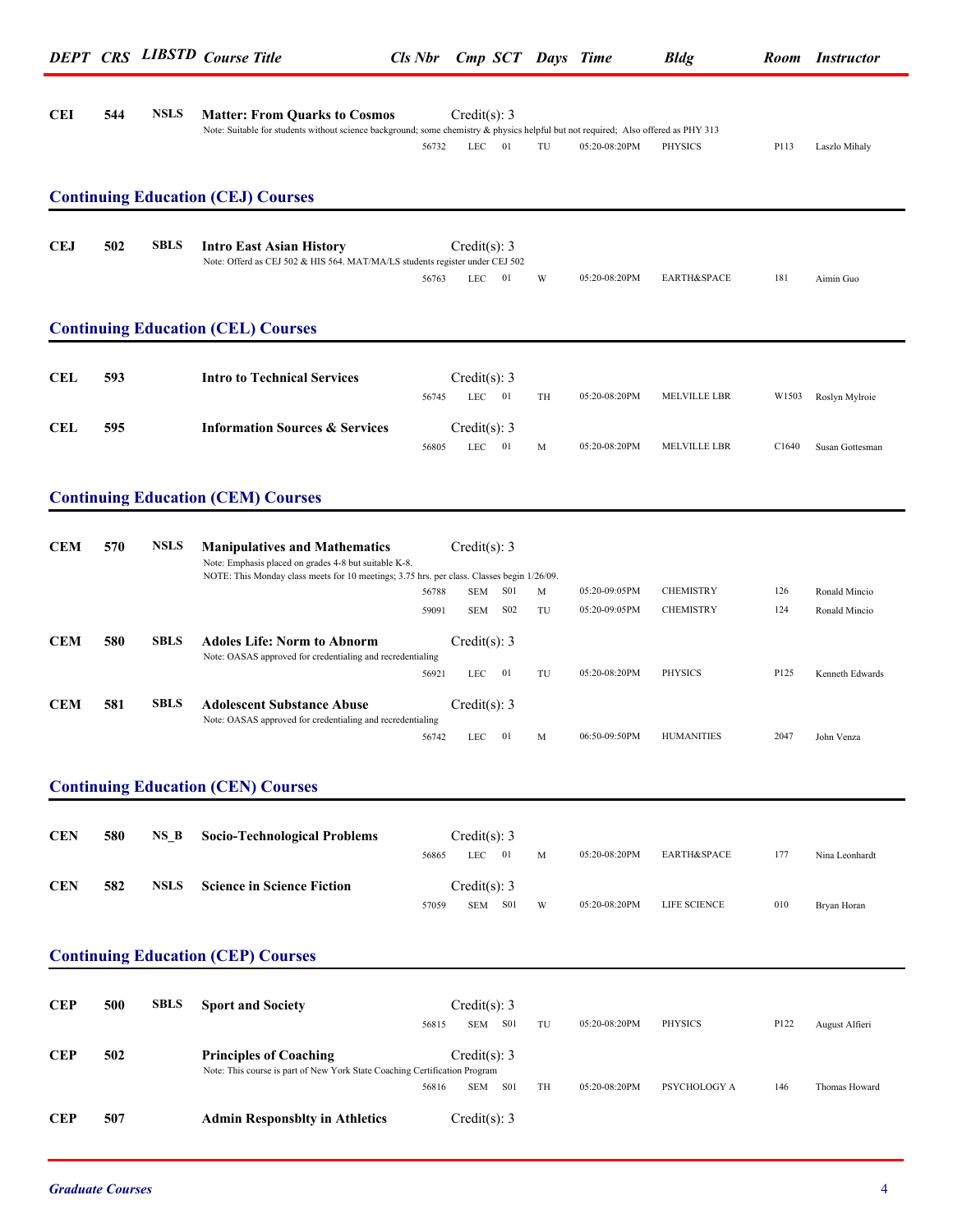| <b>CEP</b> | 507 |             | <b>Admin Responsblty in Athletics</b> | 58822 | Credit(s): 3<br><b>SEM</b> | <b>S01</b> | TU | 05:20-08:20PM | <b>MELVILLE LBR</b> | N3085 | Paula Nickerson |
|------------|-----|-------------|---------------------------------------|-------|----------------------------|------------|----|---------------|---------------------|-------|-----------------|
| <b>CEP</b> | 514 | <b>NSLS</b> | <b>Study of Human Movement</b>        | 56818 | Credit(s): 3<br><b>SEM</b> | <b>S01</b> | M  | 06:50-09:50PM | <b>HUMANITIES</b>   | 3020  | Peter Raalf     |
| <b>CEP</b> | 517 | <b>SBLS</b> | <b>Psychology of Sport</b>            | 57130 | Credit(s): 3<br><b>SEM</b> | <b>S01</b> | W  | 06:50-09:50PM | <b>HUMANITIES</b>   | 2047  | John Bowman     |

### **Continuing Education (CEQ) Courses**

| <b>CEQ</b> | 501 | <b>Educational Leadership Thry I</b><br>Prerequisite: Matriculation in one of the Educational Leadership Post Master's Certificate programs.                                                                                                                                  |       | Credit(s): 3 |                 |             |               |                  |      |                       |
|------------|-----|-------------------------------------------------------------------------------------------------------------------------------------------------------------------------------------------------------------------------------------------------------------------------------|-------|--------------|-----------------|-------------|---------------|------------------|------|-----------------------|
|            |     | Note: This Monday class meets for 10 meetings; 3.75 hours per class. Class begins 1/26/09.                                                                                                                                                                                    |       |              |                 |             |               |                  |      |                       |
|            |     |                                                                                                                                                                                                                                                                               | 57012 | SEM S01      |                 | M           | 05:20-09:05PM | <b>OLD CHEM</b>  | 134  | Sherry Alessandro     |
| <b>CEQ</b> | 502 | <b>Educational Leadership Thry II</b><br>Prerequisites: CEQ 501 and matriculation in one of the Educational Leadership Post Master's Certificate programs.<br>Note: This Wednesday class meets for 10 meetings; 3.75 hours per class. Classes begin 1/28/09.                  |       | Credit(s): 3 |                 |             |               |                  |      |                       |
|            |     |                                                                                                                                                                                                                                                                               | 56789 | SEM          | <b>S01</b>      | W           | 05:20-09:05PM | <b>PHYSICS</b>   | P123 | Geraldine Sullivan-Ko |
| <b>CEQ</b> | 503 | <b>Education Leadership Practice</b><br>Prerequisites: CEQ 501 and matriculation in one of the Educational Leadership Post Master's Certificate programs.<br>Note: This Wednesday class meets for 10 meetings; 3.75 hours per class. Classes begin 1/28/08.                   |       | Credit(s): 3 |                 |             |               |                  |      |                       |
|            |     |                                                                                                                                                                                                                                                                               | 57017 | SEM S01      |                 | W           | 05:20-09:05PM | <b>PHYSICS</b>   | P125 | Robert Moraghan       |
| <b>CEQ</b> | 541 | <b>School Building Leadership</b><br>Prerequisite: Matriculation in one of the Educational Leadership Post Master's Certificate programs.<br>Note: This Thursday class meets for 10 meetings; 3.75 hours per class. Classes begin 1/29/09.                                    |       | Credit(s): 3 |                 |             |               |                  |      |                       |
|            |     |                                                                                                                                                                                                                                                                               | 56793 | SEM S01      |                 | <b>TH</b>   | 05:20-09:05PM | <b>PHYSICS</b>   | P124 | Michael Mensch        |
| <b>CEQ</b> | 572 | <b>School Personnel Management</b><br>Prerequisite: Matriculation in one of the Educational Leadership Post Master's Certificate programs.<br>Note: This Tuesday class meets for 10 meetings; 3.75 hours per class. Classes begin 1/27/09.                                    |       | Credit(s): 3 |                 |             |               |                  |      |                       |
|            |     |                                                                                                                                                                                                                                                                               | 56804 | SEM S01      |                 | TU          | 05:20-09:05PM | PSYCHOLOGY A     | 146  | Lynn Schwartz         |
| <b>CEQ</b> | 591 | Sprv Std Teach 10-12 EGL<br>Prerequisites: Permisson of department, matriculation MAT in English, completion 15 credits grad Eng; Co-requisites: CEE 590 and CEQ 592<br>Note: CEQ 591 meets with EGL 452.                                                                     |       | Credit(s): 3 |                 |             |               |                  |      |                       |
|            |     |                                                                                                                                                                                                                                                                               | 58568 | <b>SUP</b>   | V <sub>03</sub> | APPT        | TBA           | TBA              |      | William Schiavo       |
|            |     |                                                                                                                                                                                                                                                                               | 58569 | <b>SUP</b>   | V <sub>04</sub> | <b>APPT</b> | TBA           | TBA              |      | William Schiavo       |
| <b>CEQ</b> | 592 | <b>Suprvs Std Teach 7-9 EGL</b><br>Prerequisites: Permisson of department, matriculation MAT in English, completion 15 credits grad Eng; Co-requisites: CEE 590 and CEQ 591<br>Note: Offered as CEQ 592 and EGL 451.                                                          |       | Credit(s): 3 |                 |             |               |                  |      |                       |
|            |     |                                                                                                                                                                                                                                                                               | 58570 | <b>SUP</b>   | V <sub>03</sub> | APPT        | TBA           | TBA              |      | William Schiavo       |
|            |     |                                                                                                                                                                                                                                                                               | 58571 | <b>SUP</b>   | V <sub>04</sub> | <b>APPT</b> | <b>TBA</b>    | TBA              |      | William Schiavo       |
| <b>CEQ</b> | 595 | <b>Educational Leader Project Sem</b><br>Pre-requisite: Matriculation in one of the Educational Leadership programs: prior completion of allfoundation and required courses.<br>Note: This Thursday class meets for 10 meetings; 3.75 hours per class. Classes begin 1/29/09. |       | Credit(s): 3 |                 |             |               |                  |      |                       |
|            |     |                                                                                                                                                                                                                                                                               | 56930 | <b>SEM</b>   | <b>S01</b>      | TH          | 05:20-09:05PM | <b>CHEMISTRY</b> | 124  | Robert Moraghan       |
|            |     |                                                                                                                                                                                                                                                                               |       |              |                 |             |               |                  |      |                       |

### **Continuing Education (CES) Courses**

| <b>CES</b> | 511 | <b>HR</b> in the Workplace<br>Note: Also offered as CES 511 and MBA 513 | Credit(s): 3 |              |  |   |               |             |     |                   |
|------------|-----|-------------------------------------------------------------------------|--------------|--------------|--|---|---------------|-------------|-----|-------------------|
|            |     |                                                                         | 56914        | $LEC = 01$   |  | W | 06:50-09:50PM | EARTH&SPACE | 069 | Douglas Silverman |
| <b>CES</b> | 515 | <b>Survey of Human Resource Admin</b>                                   |              | Credit(s): 3 |  |   |               |             |     |                   |